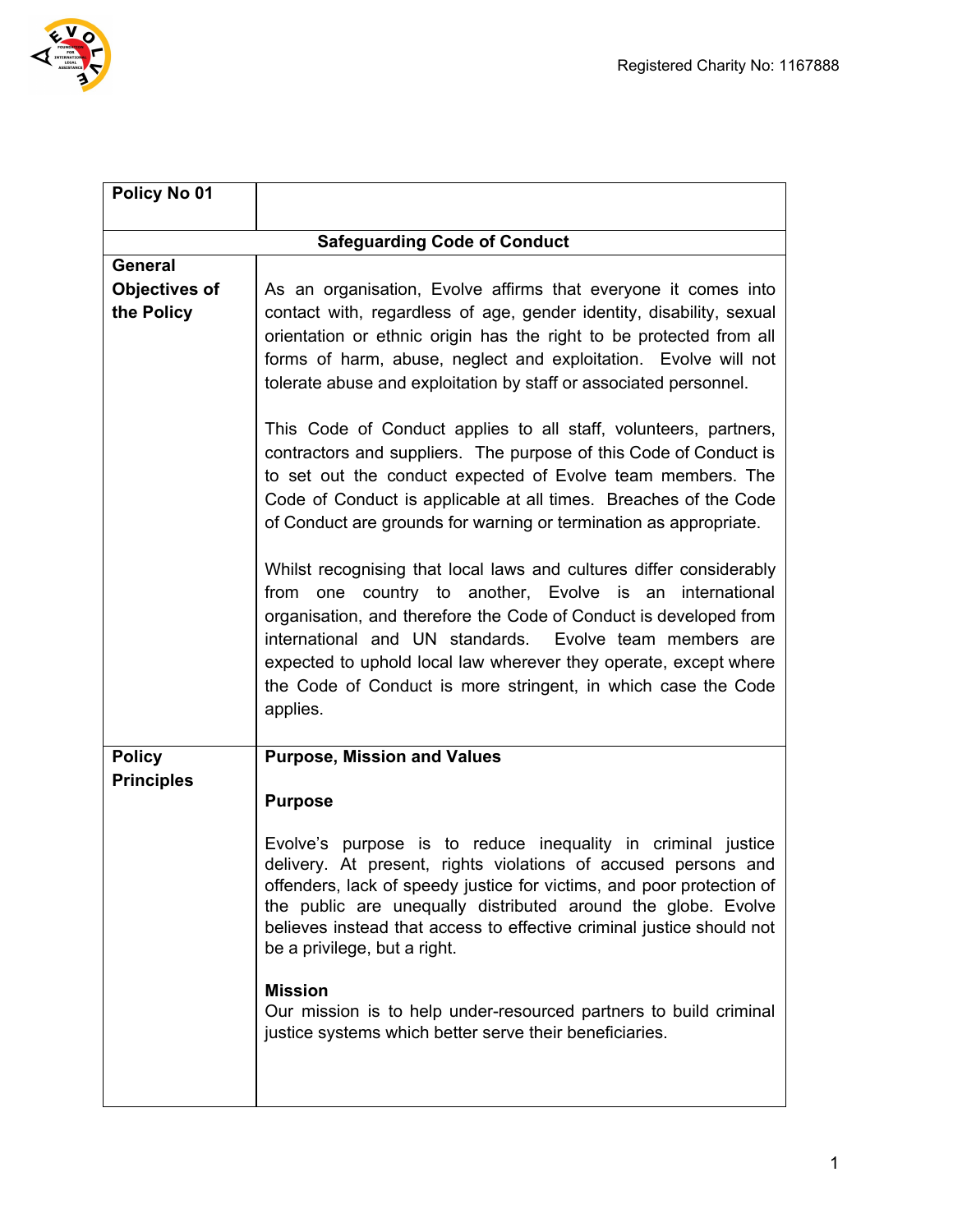

| <b>Values</b> |                                                                                                                                                                                                                                                                                                                                      |  |  |
|---------------|--------------------------------------------------------------------------------------------------------------------------------------------------------------------------------------------------------------------------------------------------------------------------------------------------------------------------------------|--|--|
|               | Members of Evolve contribute their time to the organisation for free,<br>and we are all motivated by similar shared values. These include:                                                                                                                                                                                           |  |  |
|               | A belief in the fundamental importance of respect for human<br>rights.                                                                                                                                                                                                                                                               |  |  |
|               | Responsiveness - to local needs, contexts, and priorities.<br>$\bullet$<br>We're not here to preach, but to learn, and to collaborate.<br>Humanity - promoting practices which treat individuals with<br>$\bullet$<br>compassion and respect.<br>Professionalism - Upholding high standards of work and<br>practice, with integrity. |  |  |
|               | Evolve's team members will be expected to uphold the following<br>standards.                                                                                                                                                                                                                                                         |  |  |
|               | 1. Integrity                                                                                                                                                                                                                                                                                                                         |  |  |
|               | 1.1. Evolve team members will uphold the integrity and<br>reputation of Evolve by ensuring that their professional and<br>personal conduct is consistent with Evolve"s vision,<br>mission and values.                                                                                                                                |  |  |
|               | 1.2. Evolve team members will treat all people fairly with<br>respect and dignity.                                                                                                                                                                                                                                                   |  |  |
|               | 1.3. When working in an international context or travelling<br>internationally on behalf of Evolve, team members will be<br>observant of all local laws and be sensitive to local<br>customs.                                                                                                                                        |  |  |
|               | 1.4. Evolve team members will seek to ensure that their<br>conduct does not bring Evolve into disrepute and does not<br>impact on or undermine their ability to undertake their<br>roles.                                                                                                                                            |  |  |
|               | 2. Abusive or Exploitative Conduct                                                                                                                                                                                                                                                                                                   |  |  |
|               | 2.1. Evolve team members will not engage in sexual activity<br>with children (persons under the age of 18). Mistaken<br>belief in the age of a child is not a defence.                                                                                                                                                               |  |  |
|               | 2.2. Evolve<br>members will<br>team<br>not<br>exchange<br>money,<br>employment, goods or services for sex, including sexual                                                                                                                                                                                                          |  |  |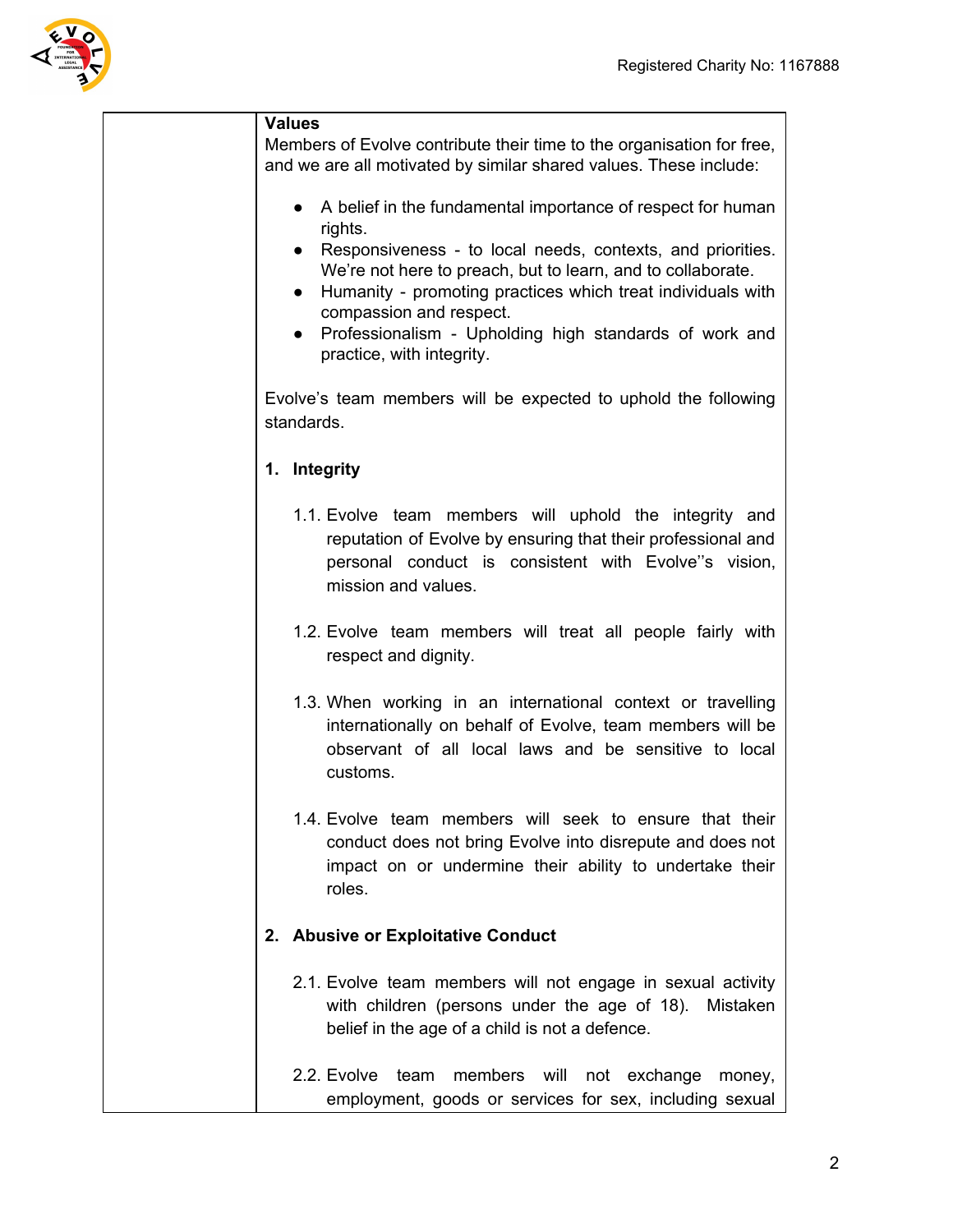

favours or other forms of humiliating, degrading or exploitative behaviour which is prohibited. This includes any exchange of assistance that is due to beneficiaries of assistance.

- 2.3. Evolve team members will not engage in sexual relationships with beneficiaries of assistance, since they are based on inherently unequal power dynamics.
- 2.4. Evolve team members will not engage in any commercially exploitative activities with children or vulnerable adults including child labour or trafficking.
- 2.5. Evolve team members will not physically assault a child or vulnerable adult.
- 2.6. Evolve team members will not emotionally or psychologically abuse a child or vulnerable adult.

## **3. Safety, Health and Welfare**

- 3.1. Evolve team members will ensure the safety, health and welfare of all Evolve staff members and associated personnel (volunteers, partners, suppliers and contractors).
- 3.2. Evolve team members will comply with any local security guidelines and be pro-active in informing management of any necessary changes to such guidelines.
- 3.3. Evolve team members will behave in a manner such as to avoid any unnecessary risk to the safety, health and welfare of themselves or others, including partner organisations and communities with whom Evolve works.

## **4. IT and Data**

- 4.1. Evolve team members will be responsible for their use of any Evolve information, assets and resources.
- 4.2. Evolve team members will ensure that they use Evolve assets and resources in a responsible manner and will account for all money and property.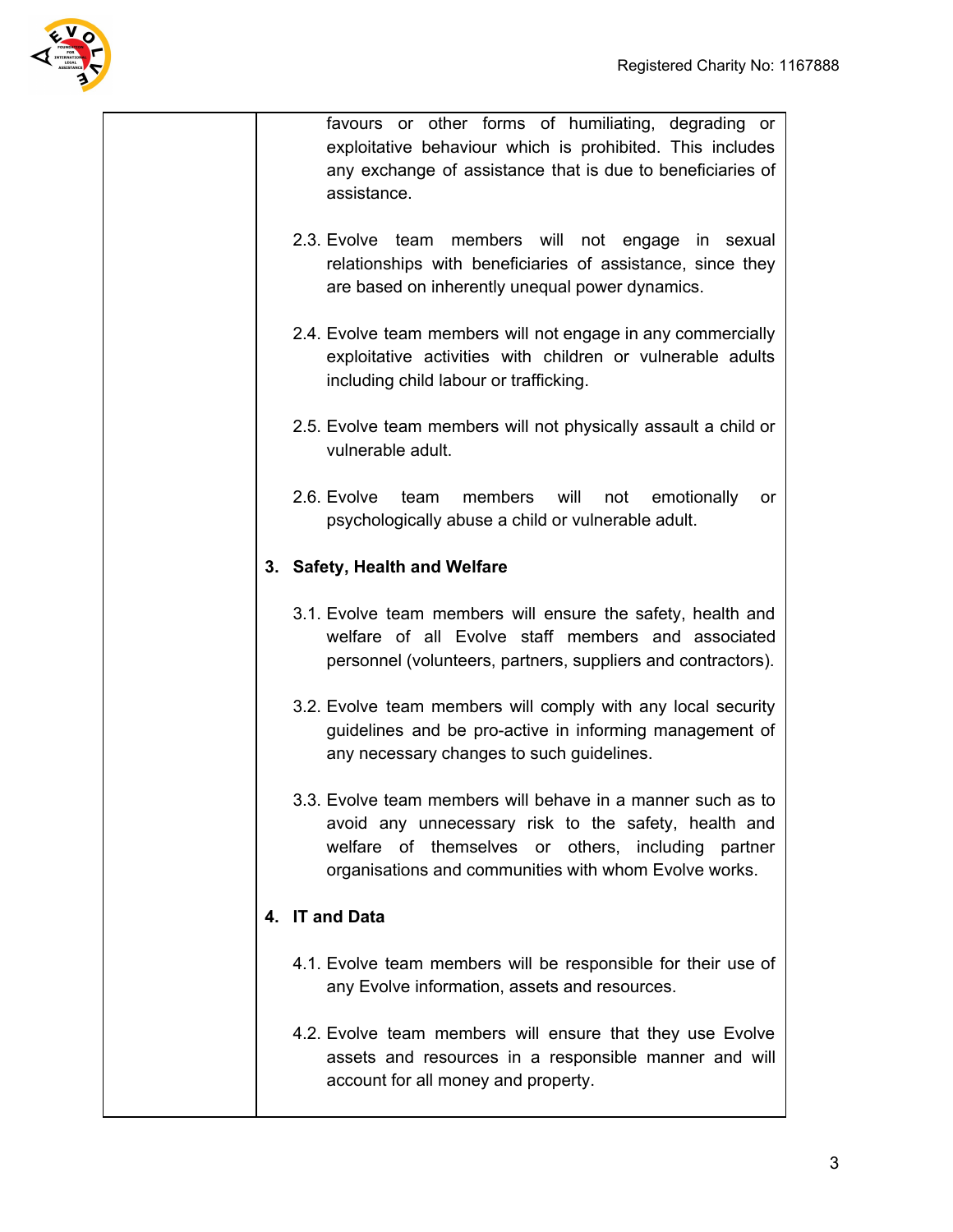

|    | 4.3. Evolve team members will not use Evolve IT equipment,<br>software or e-mail and social media platforms to engage in<br>activity that is illegal under local or international law or that<br>encourages conduct that would constitute a criminal<br>offence. This includes any material that intimidates or<br>harasses any group based on protected characteristics, or<br>encourages extremism.<br>4.4. Evolve team members will not use IT equipment to view, |
|----|----------------------------------------------------------------------------------------------------------------------------------------------------------------------------------------------------------------------------------------------------------------------------------------------------------------------------------------------------------------------------------------------------------------------------------------------------------------------|
|    | download, create, distribute or save in any format<br>inappropriate or abusive material including but not limited<br>to pornography or depictions of child abuse                                                                                                                                                                                                                                                                                                     |
| 5. | <b>Private Conduct</b>                                                                                                                                                                                                                                                                                                                                                                                                                                               |
|    | 5.1. Evolve team members will perform their duties and conduct<br>their private life in a manner that avoids conflicts of<br>interest.                                                                                                                                                                                                                                                                                                                               |
|    | 5.2. Evolve staff members will declare any financial, personal or<br>family (or close intimate relationship) interest in matters of<br>official business which may impact on the work of Evolve.                                                                                                                                                                                                                                                                     |
|    | 5.3. Evolve members will not be involved in awarding benefits,<br>contracts for goods or services, employment or promotion<br>within Evolve, otherwise than in accordance with Evolve's<br>Constitution and policies.                                                                                                                                                                                                                                                |
|    | 5.4. Evolve staff members will seek permission before agreeing<br>to being nominated as a prospective candidate or another<br>official role for any political party.                                                                                                                                                                                                                                                                                                 |
|    | 5.5. Evolve staff members will not accept significant gifts or any<br>remuneration from governments, communities with whom<br>we work, donors, suppliers and other persons which have<br>been offered as a result of their employment with Evolve.                                                                                                                                                                                                                   |
|    | 6. Uphold Confidentiality                                                                                                                                                                                                                                                                                                                                                                                                                                            |
|    | 6.1. Evolve team members will exercise due care in all matters<br>of official business, and not divulge any confidential                                                                                                                                                                                                                                                                                                                                             |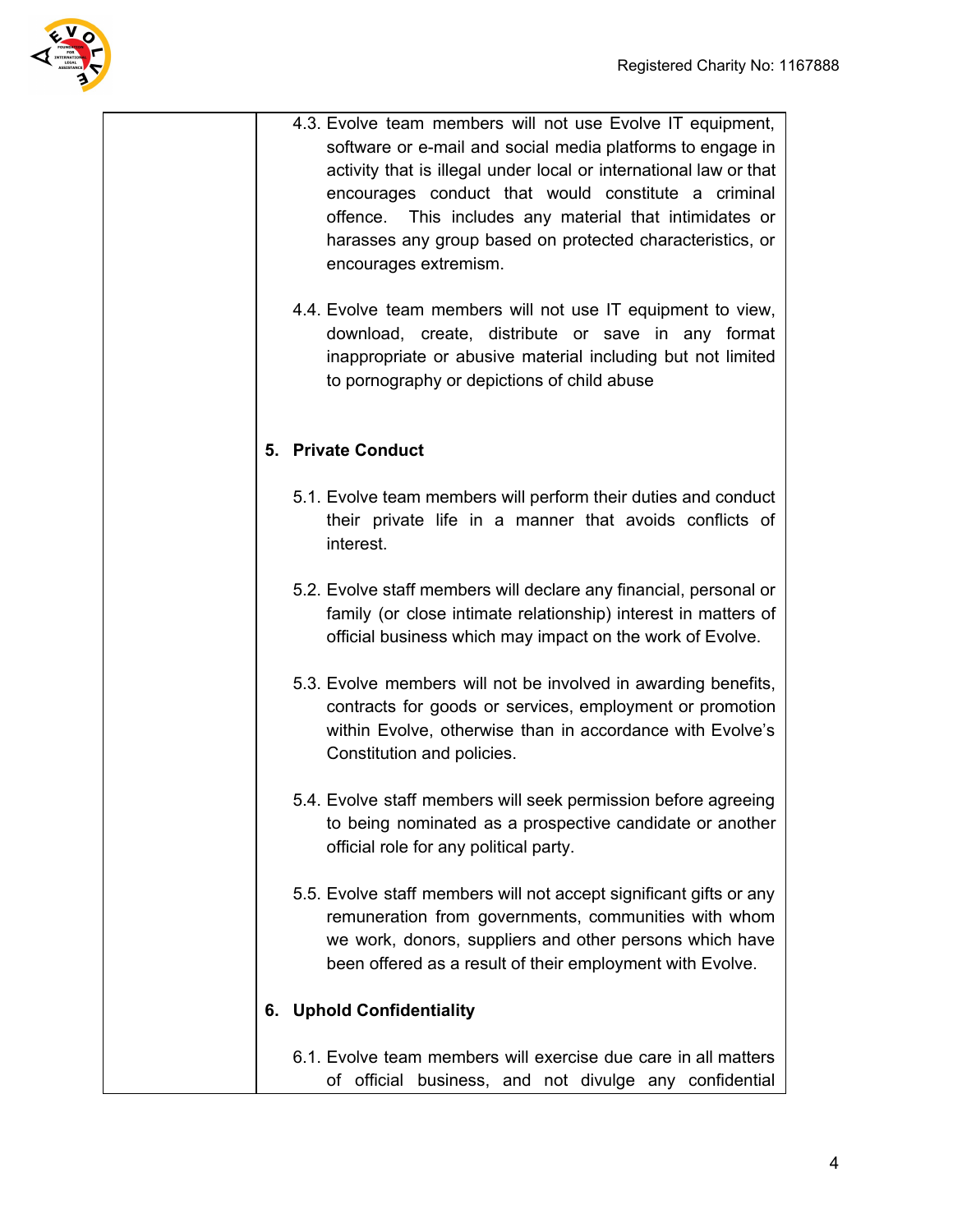

|                         | information relating to colleagues, work-related matters or<br>any sensitive information unless legally required to do so.                                                                                                                                                                                                                                                                                                                                   |
|-------------------------|--------------------------------------------------------------------------------------------------------------------------------------------------------------------------------------------------------------------------------------------------------------------------------------------------------------------------------------------------------------------------------------------------------------------------------------------------------------|
|                         | <b>Complaints and Reports</b><br>7.                                                                                                                                                                                                                                                                                                                                                                                                                          |
|                         | 7.1. Evolve team members must bring to the attention of the<br>relevant manager any potential incident, abuse or concern<br>that they witness, are made aware of, or suspect which<br>appears to breach the Standards contained in this Code.<br>Evolve team members reporting concerns are protected by<br>the Whistleblowing Policy.                                                                                                                       |
|                         | 7.2. Evolve team members who have a complaint or concern<br>relating to breach of the Code should report it immediately<br>to their line manager or Safeguarding Officer. If the team<br>member does not feel comfortable reporting to their line<br>manager or Safeguarding Officer (for example if they feel<br>that the report will not be taken seriously, or if that person<br>is implicated in the concern) they may report to one of the<br>Trustees. |
|                         | 7.3. Evolve team members receiving reports or concerns are<br>obliged to action or refer the report immediately as per the<br>Evolve Complaints Policy and procedures.                                                                                                                                                                                                                                                                                       |
| <b>Responsibilities</b> | <b>Safeguarding Officer</b>                                                                                                                                                                                                                                                                                                                                                                                                                                  |
| <b>Review Date</b>      | January 2021                                                                                                                                                                                                                                                                                                                                                                                                                                                 |
| <b>Person</b>           | Safeguarding Officer                                                                                                                                                                                                                                                                                                                                                                                                                                         |
| <b>Responsible for</b>  |                                                                                                                                                                                                                                                                                                                                                                                                                                                              |
| <b>Review</b>           |                                                                                                                                                                                                                                                                                                                                                                                                                                                              |